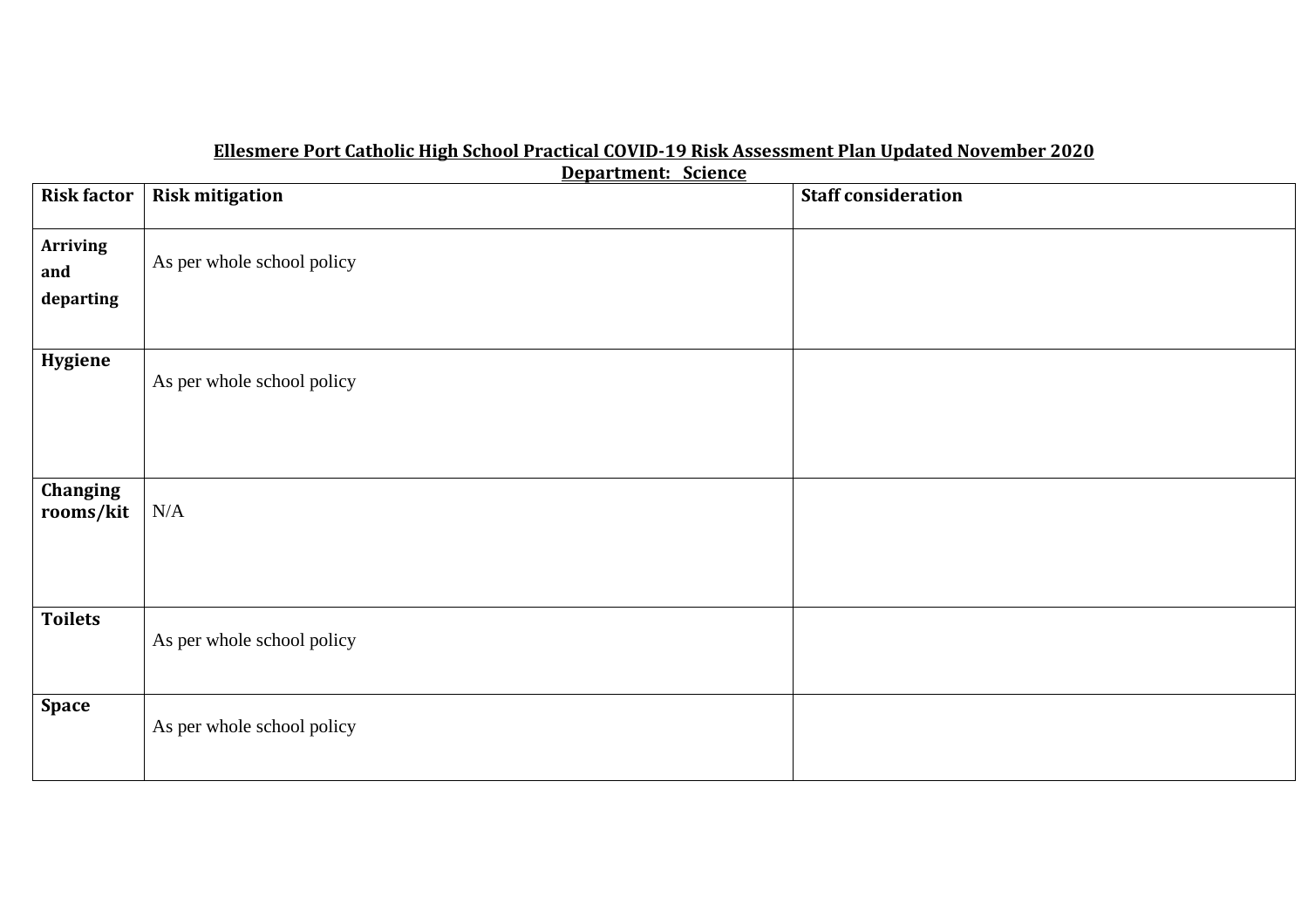| Equipment         | Science equipment to be ordered from Technicians.                                | Teachers to order equipment from the technicians with the       |
|-------------------|----------------------------------------------------------------------------------|-----------------------------------------------------------------|
|                   |                                                                                  | required notice.                                                |
|                   |                                                                                  | Technicians to communicate to staff with at least 1 working     |
|                   |                                                                                  | days notice if equipment requested will not be available.       |
|                   |                                                                                  | Equipment to be quarantined for 72 hours if it is to be         |
|                   |                                                                                  | used by different year groups. The Science Office is to be      |
|                   |                                                                                  | used for this quarantining. Technicians will manage the         |
|                   |                                                                                  | rotation of equipment using a labelling/rotating system         |
|                   |                                                                                  | as outlined by CLEAPPS.                                         |
|                   |                                                                                  | Equipment needs to be issued in multiple trays to               |
|                   |                                                                                  | minimise movement by pupils around the room.                    |
|                   |                                                                                  | Teachers need to be specific with their tech requests to        |
|                   |                                                                                  | ensure that social distancing can be maintained where           |
|                   |                                                                                  | possible throughout the lesson.                                 |
| <b>Activities</b> | No class practicals that require the use of safety glasses for Years 7 to 11. No | Technicians to leave equipment in an area of the classroom or   |
|                   | hazardous chemicals or Bunsen burners etc can be used as safety whilst           | associated prep room as per agreement prior to lesson. Staff to |
|                   | social distancing cannot be guaranteed. Demonstrations to be performed           | replace all equipment to said place upon completion.            |
|                   | using a visualiser or virtual programmes. 6th form practicals can be done,       | Technicians to collect and clean. Staff to hand sanitise before |
|                   | where possible individually, providing the safety can be managed whilst staff    | and after using equipment or use gloves during.                 |
|                   | are distancing. Lab coats and safety glasses have been issued to 6th form        | If a demo is required the teacher must use a separate tray of   |
|                   | students. All equipment to be washed thoroughly after                            | equipment which must then be quarantined.                       |
|                   | practicals/demonstrations where possible using the dishwasher. Electrical        | If any additional equipment from the lab is used by pupils or   |
|                   | equipment to be cleaned with antibacterial wipes and only used within a year     | staff it must be given to the technicians at the end of the     |
|                   | group or left for 72 hours before being used by a different year group.          | lesson for quarantining; it must not be returned to the lab.    |
|                   |                                                                                  | The teacher must only plan to do a practical if safety can be   |
|                   |                                                                                  | maintained whilst social distancing is maintained including     |
|                   |                                                                                  | pupils staying in their seats.                                  |
|                   |                                                                                  |                                                                 |